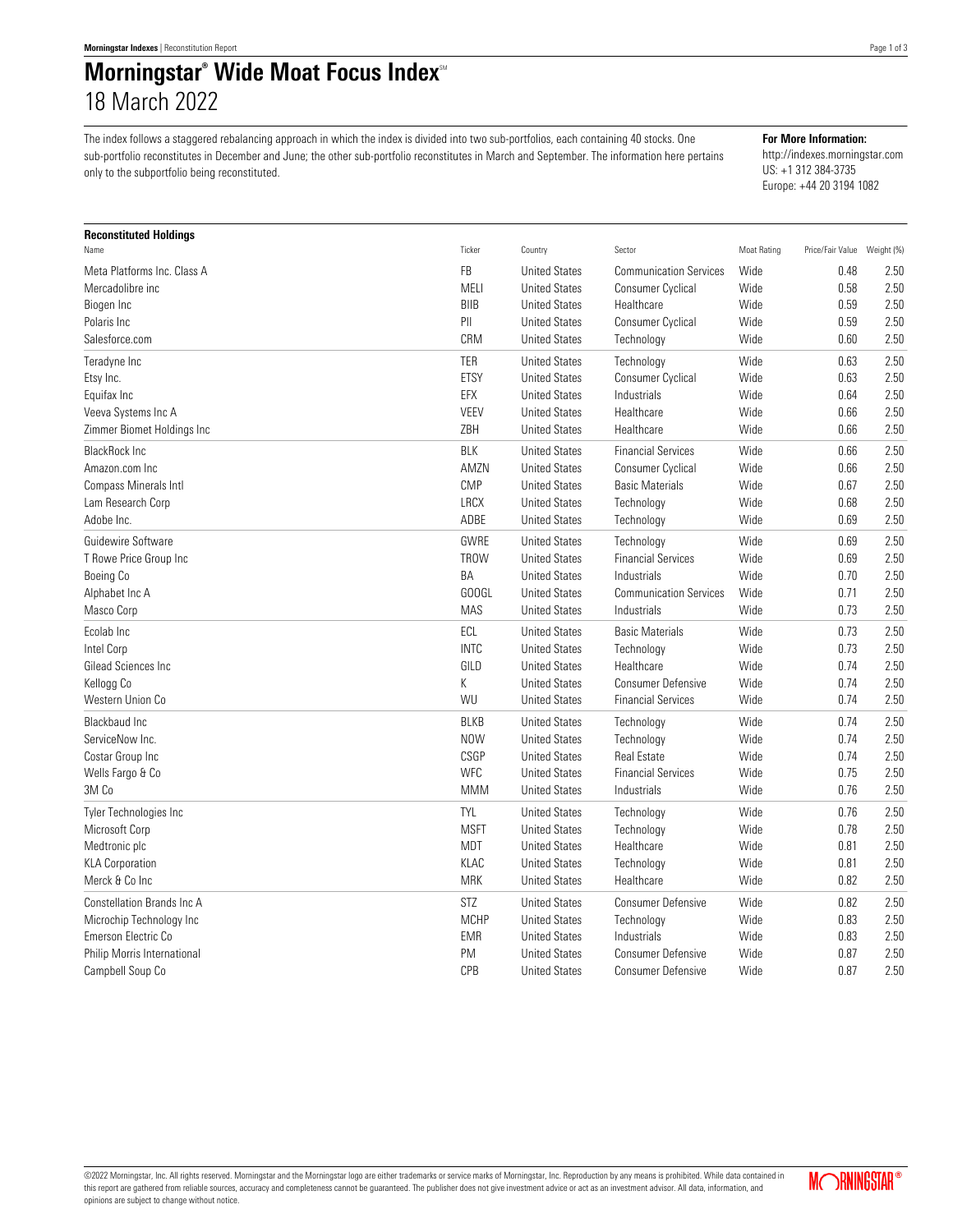## **Morningstar<sup>®</sup> Wide Moat Focus Index**<sup>®</sup>

## **Added Holdings**

|                        |             |                      |                           |           | <b>Previous Recon Failed Screen</b> |                     |                      |       |
|------------------------|-------------|----------------------|---------------------------|-----------|-------------------------------------|---------------------|----------------------|-------|
| Name                   | Ticker      | Country              | Sector                    | Weight(%) | Moat<br>Rating                      | Price/Fair<br>Value | 12-month<br>momentum | Other |
| ServiceNow Inc.        | NOW         | <b>United States</b> | Technology                | 2.23      |                                     | ٠                   |                      |       |
| Mercadolibre inc       | MELI        | <b>United States</b> | <b>Consumer Cyclical</b>  | 2.11      |                                     |                     |                      |       |
| Masco Corp             | MAS         | <b>United States</b> | Industrials               | 1.28      |                                     | ٠                   |                      |       |
| <b>BlackRock Inc.</b>  | <b>BLK</b>  | <b>United States</b> | <b>Financial Services</b> | 1.27      |                                     | ٠                   |                      |       |
| T Rowe Price Group Inc | <b>TROW</b> | <b>United States</b> | <b>Financial Services</b> | 1.26      |                                     |                     |                      |       |
| Costar Group Inc       | CSGP        | <b>United States</b> | <b>Real Estate</b>        | 1.25      |                                     | ٠                   |                      |       |
| Ecolab Inc             | ECL         | <b>United States</b> | <b>Basic Materials</b>    | 1.24      |                                     | ٠                   |                      |       |
| 3M Co                  | <b>MMM</b>  | <b>United States</b> | <b>Industrials</b>        | 1.24      |                                     |                     |                      |       |
| Teradyne Inc*          | <b>TER</b>  | <b>United States</b> | Technology                | 1.23      |                                     |                     |                      | ٠     |
| Adobe Inc.             | ADBE        | <b>United States</b> | Technology                | 1.19      |                                     | ٠                   |                      |       |
| Etsy Inc.*             | <b>ETSY</b> | <b>United States</b> | <b>Consumer Cyclical</b>  | 1.08      |                                     |                     |                      |       |
|                        |             |                      |                           |           |                                     |                     |                      |       |

\*Missing Price/FairValue

| <b>Removed Holdings</b>    |                 |                      |                           |                                           |                     |                      |       |
|----------------------------|-----------------|----------------------|---------------------------|-------------------------------------------|---------------------|----------------------|-------|
|                            |                 |                      |                           | <b>Failed Screen (Reason for removal)</b> |                     |                      |       |
| Name                       | Ticker          | Country              | Sector                    | Moat<br>Rating                            | Price/Fair<br>Value | 12-month<br>momentum | Other |
| Aspen Technology Inc       | AZPN            | <b>United States</b> | Technology                |                                           |                     |                      |       |
| Roper Technologies Inc     | R <sub>OP</sub> | <b>United States</b> | Industrials               |                                           |                     |                      |       |
| Corteva Inc.               | <b>CTVA</b>     | <b>United States</b> | <b>Basic Materials</b>    |                                           |                     |                      |       |
| Altria Group Inc           | M <sub>0</sub>  | <b>United States</b> | <b>Consumer Defensive</b> |                                           |                     |                      |       |
| Berkshire Hathaway B       | BRK.B           | <b>United States</b> | <b>Financial Services</b> |                                           |                     |                      |       |
| Bristol-Myers Squibb       | <b>BMY</b>      | <b>United States</b> | Healthcare                |                                           |                     |                      |       |
| Dominion Energy Inc        | D               | <b>United States</b> | Utilities                 |                                           |                     |                      |       |
| Raytheon Technologies Corp | <b>RTX</b>      | <b>United States</b> | <b>Industrials</b>        |                                           |                     |                      |       |
| CH Robinson Worldwide Inc. | <b>CHRW</b>     | <b>United States</b> | Industrials               |                                           |                     |                      |       |
| Lockheed Martin            | LMT             | <b>United States</b> | Industrials               |                                           | $\bullet$           |                      |       |
| Cheniere Energy Inc        | LNG             | <b>United States</b> | Energy                    |                                           |                     |                      |       |

| <b>Next Potential Holdings</b> |                 |                      |                               |             |                  |
|--------------------------------|-----------------|----------------------|-------------------------------|-------------|------------------|
| Name                           | Ticker          | Country              | Sector                        | Moat Rating | Price/Fair Value |
| Comcast Corp A                 | CMCSA           | <b>United States</b> | <b>Communication Services</b> | Wide        | 0.77             |
| Walt Disney Co                 | <b>DIS</b>      | <b>United States</b> | <b>Communication Services</b> | Wide        | 0.78             |
| Starbucks Corp                 | <b>SBUX</b>     | <b>United States</b> | <b>Consumer Cyclical</b>      | Wide        | 0.79             |
| TransUnion                     | TRU             | <b>United States</b> | Industrials                   | Wide        | 0.80             |
| Intl Flavors & Fragrances      | <b>IFF</b>      | <b>United States</b> | <b>Basic Materials</b>        | Wide        | 0.80             |
| Monolithic Power Systems       | <b>MPWR</b>     | <b>United States</b> | Technology                    | Wide        | 0.82             |
| Honeywell Intl Inc             | <b>HON</b>      | <b>United States</b> | Industrials                   | Wide        | 0.83             |
| Brown-Forman Corp B            | BF.B            | <b>United States</b> | <b>Consumer Defensive</b>     | Wide        | 0.83             |
| Moody's Corp                   | MC <sub>0</sub> | <b>United States</b> | <b>Financial Services</b>     | Wide        | 0.84             |
| Keysight Technologies Inc      | <b>KEYS</b>     | <b>United States</b> | Technology                    | Wide        | 0.84             |